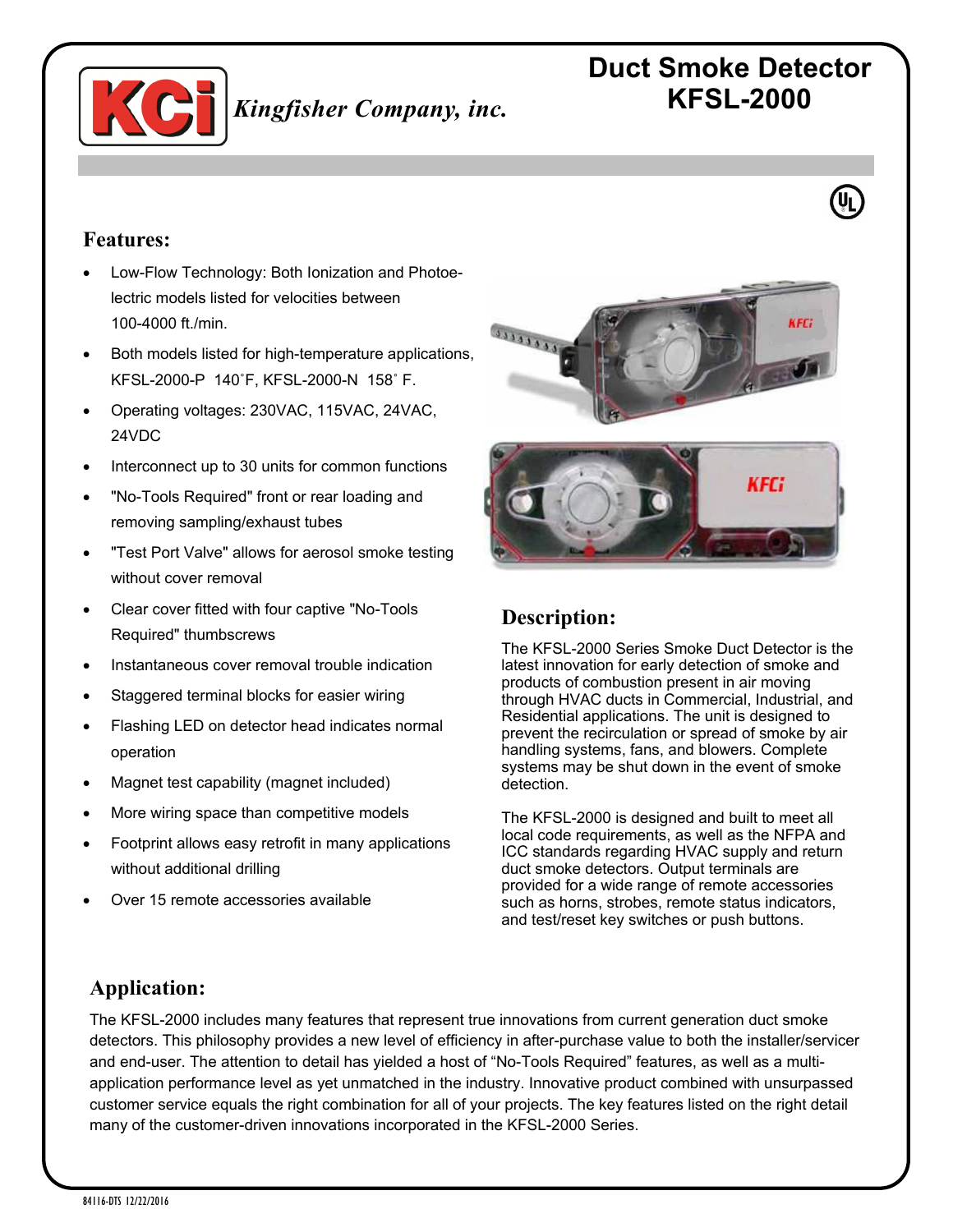### **Features continued:**

- Duct wall gaskets on back of enclosure are pre-installed
- Compatible with the WP-2000 weatherproof enclosure
- Reset switch is also an alarm test switch competitive models require a magnet or cover removal to test at unit
- Unit includes green pilot and red alarm visual indicators
- External mounting tabs do not require cover removal to install
- Colored cover gasket indicates proper cover seal
- UL, CUL, CSFM, and MEA Listed
- Compact, lightweight size means easy handling, lower shipping costs
- One set of 2A form "A" alarm contacts
- One set of 10A form "C" trouble contacts
- Large terminal connection screws
- Standard interchangeable "plug-in" UL268 photoelectric or ionization heads
- Advanced detector head design yields internal dust filtering
- No additional screens or filters to clean
- Compatible with building automation and fire alarm systems
- Ionization and Photoelectric versions available
- Complete wiring details permanently attached to unit

# **Specifications:**

| <b>MODEL:</b>                                    | KFSL-2000-N Ionization: 230VAC, 115VAC, 24VAC, 24VDC<br>KFSL-2000-P Photoelectric: 230VAC, 115VAC, 24VAC, 24VDC                                                                                                         |  |
|--------------------------------------------------|-------------------------------------------------------------------------------------------------------------------------------------------------------------------------------------------------------------------------|--|
| <b>SAMPLING TUBES:</b>                           | KFSTN-1.0 Sampling tube for 12" or less duct width<br>KFSTN-2.5 Sampling tube for 6" to 2.5' duct width<br>KFSTN-5.0 Sampling tube for 2.5' to 5.0' duct width<br>KFSTN-10.0 Sampling tube for 5.0' to 10.0' duct width |  |
| <b>ACCESSORIES:</b>                              | KFMS- and KFMSR-Series remote accessories, KFWP-2000 weatherproof<br>enclosure                                                                                                                                          |  |
| <b>POWER REQUIREMENTS:</b> (without accessories) |                                                                                                                                                                                                                         |  |

#### **POWER REQUIREMENTS:** (without accessories)

| <b>Standby:</b> | 230VAC 12 mA<br>115VAC 22 mA<br>24 VAC 55 mA<br>24VDC 14 mA |
|-----------------|-------------------------------------------------------------|
| Alarm:          | 230VAC 18 mA<br>115VAC 32 mA<br>24VAC 190 mA<br>24VDC 68 mA |

#### **RELAY CONTACT RATING:**

| <b>Alarm Contacts:</b><br><b>Trouble Contacts:</b> | Resistive load: 2 sets form "C" rated at 10 Amps @ 115VAC<br>Resistive load: 1 set form "A" rated at 2 Amps<br>Resistive load: 1 set form "C" rated at 10 Amps @ 115VAC |
|----------------------------------------------------|-------------------------------------------------------------------------------------------------------------------------------------------------------------------------|
| <b>AIR VELOCITY:</b>                               | 100 to 4,000 ft./min.                                                                                                                                                   |

*Kingfisher Company, inc. 81 Old Ferry Road - Lowell, MA 01854 Phone: 978-596-0214 Fax: 978-596-0217 [www.kfci.com](http://www.kfci.com/)*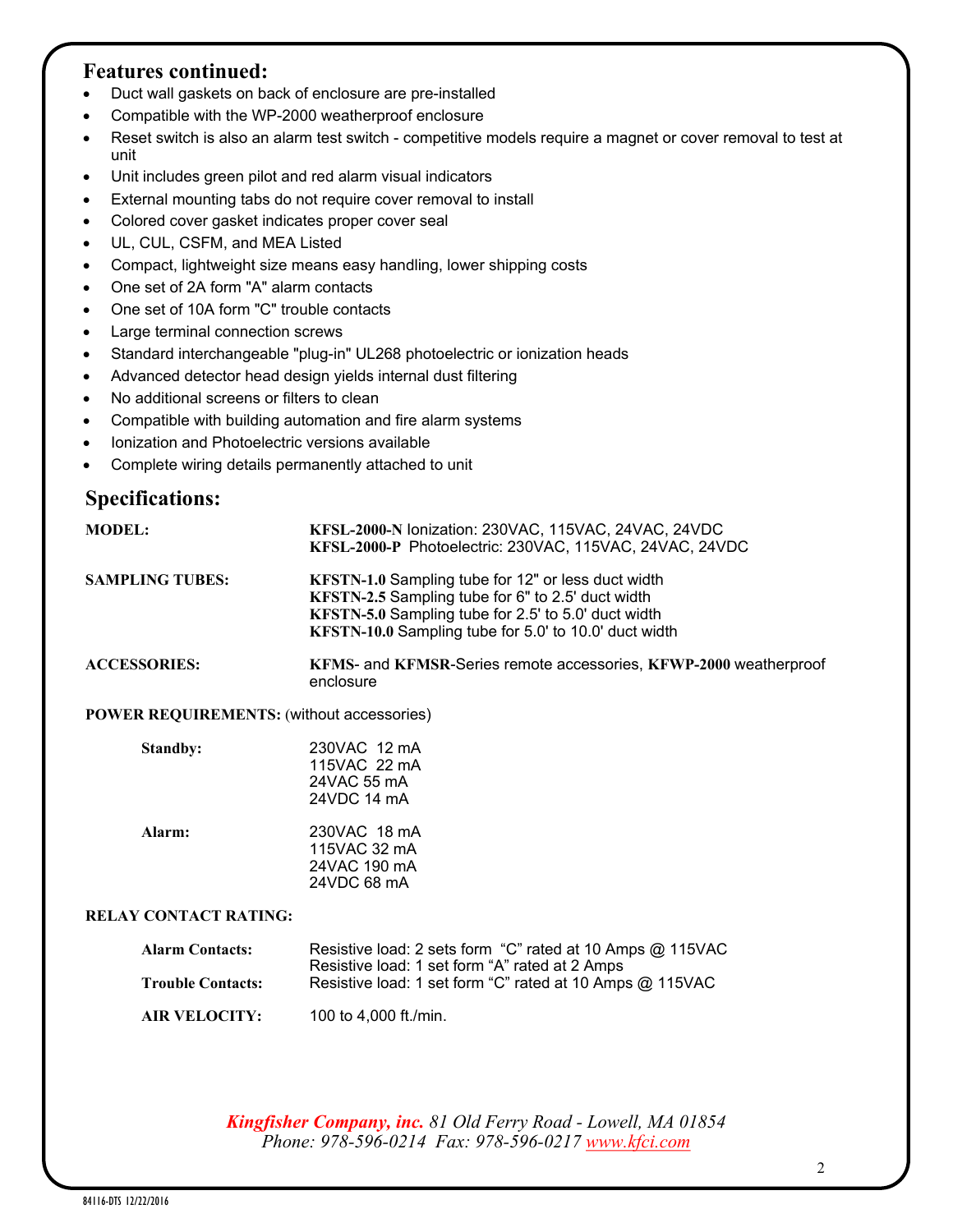# **Specifications continued:**

| <b>AMBIENT TEMPERATURE:</b> | KFSL-2000-N 32°F to 158°F (0°C to 70°C)<br>KFSL-2000-P 32°F to 140°F (0°C to 60°C)                                                       |
|-----------------------------|------------------------------------------------------------------------------------------------------------------------------------------|
| <b>HUMIDITY:</b>            | 85 ±5 % RH (@32 ±2°C; 86 ±3.6°F) Non-Condensing / Non-Freezing                                                                           |
| WIRING:                     | Solid or stranded: #12 to #22 AWG terminals                                                                                              |
| <b>APPROVALS:</b>           | UL & CUL Listed (UL268A, UROX, UROX7) File # S2829 CSFM Listed (3240-<br>1004:105)<br>MEA Accepted (73-92-E; VOL. 27)                    |
| <b>MATERIAL:</b>            | Grey plastic backbox, clear plastic cover (Makrolon 94V-0)                                                                               |
| <b>DIMENSIONS:</b>          | 13 $\frac{1}{2}$ L x 4 $\frac{1}{2}$ W x 2 $\frac{1}{4}$ H                                                                               |
| <b>MAX. NET WT.:</b>        | $2\frac{1}{2}$ lbs.                                                                                                                      |
| <b>RADIOACTIVE ELEMENT:</b> | For KFSL-2000-N (Ionization) Americium 241; 0.9 Micro-Curie Do not expose to<br>corrosive atmospheres                                    |
| <b>HARDWARE:</b>            | 7" exhaust tube, sampling tube end cap, mounting template, test magnet, and<br>mounting hardware included<br><b>ORDERING INFORMATION</b> |

| $KCi$ #   | Model #            | <b>Description</b>                                                  |
|-----------|--------------------|---------------------------------------------------------------------|
| 84116     | <b>KFSL-2000-N</b> | llonization Duct Detector                                           |
| 84117     | <b>KFSL-2000-P</b> | IPhotoelectric Duct Detector                                        |
| 84122     | KFSTN-1.0          | Sampling Tube—Up to 1 foot                                          |
| 84118     | KFSTN-2.5          | Sampling Tube—Up to 2.5 feet                                        |
| 84187     | KFSTN-5.0          | Sampling Tube—Up to 5 feet                                          |
| 84188     | <b>KFSTN-10.0</b>  | Sampling Tube—Up to 10 feet                                         |
| 81089     | KFMS-RA            | lRemote Alarm LED                                                   |
| 81088     | KFMS-KA/R          | Remote Alarm LED with Key operated test / re-set switch             |
| 84189     | KFWP-2000          | Weatherproof Enclosure for KFSL-2000 Duct Detectors, NEMA 3R        |
| 84112     | <b>KF225-APO</b>   | Replacement Smoke Detector Head—Ionization (See Datasheet 84112)    |
| 84113     | KF325-APO          | Replacement Smoke Detector Head—Photoelectric (See Datasheet 84112) |
| 84116-DTS |                    | Specification Data Sheet                                            |

Kingfisher Company, inc., products must be used within their published specifications and must be PROPERLY specified, applied, installed, operated, maintained and operationally tested in accordance with their installation instructions at the time of installation and at least twice a year or more often and in accordance with local, state and federal codes, regulations and laws. Specification, application, installation, operation, maintenance and testing must be performed by qualified personnel for proper operation in accordance with all of the latest National Fire Protection Association (NFPA), Underwriters' Laboratories (UL), National Electrical Code (NEC), Occupational Safety and Health Administration (OSHA), local, state, county, province, district, federal and other applicable building and fire standards, guidelines, regulations, laws and codes including, but not limited to, all appendices and amendments and the requirements of the local authority having jurisdiction (AHJ).

NOTE: Due to continuous development of our products, specifications and offerings are subject to change without notice in accordance with Kingfisher Company, inc., standard terms and conditions

> *Kingfisher Company, inc. 81 Old Ferry Road - Lowell, MA 01854 Phone: 978-596-0214 Fax: 978-596-0217 [www.kfci.com](http://www.kfci.com/)*